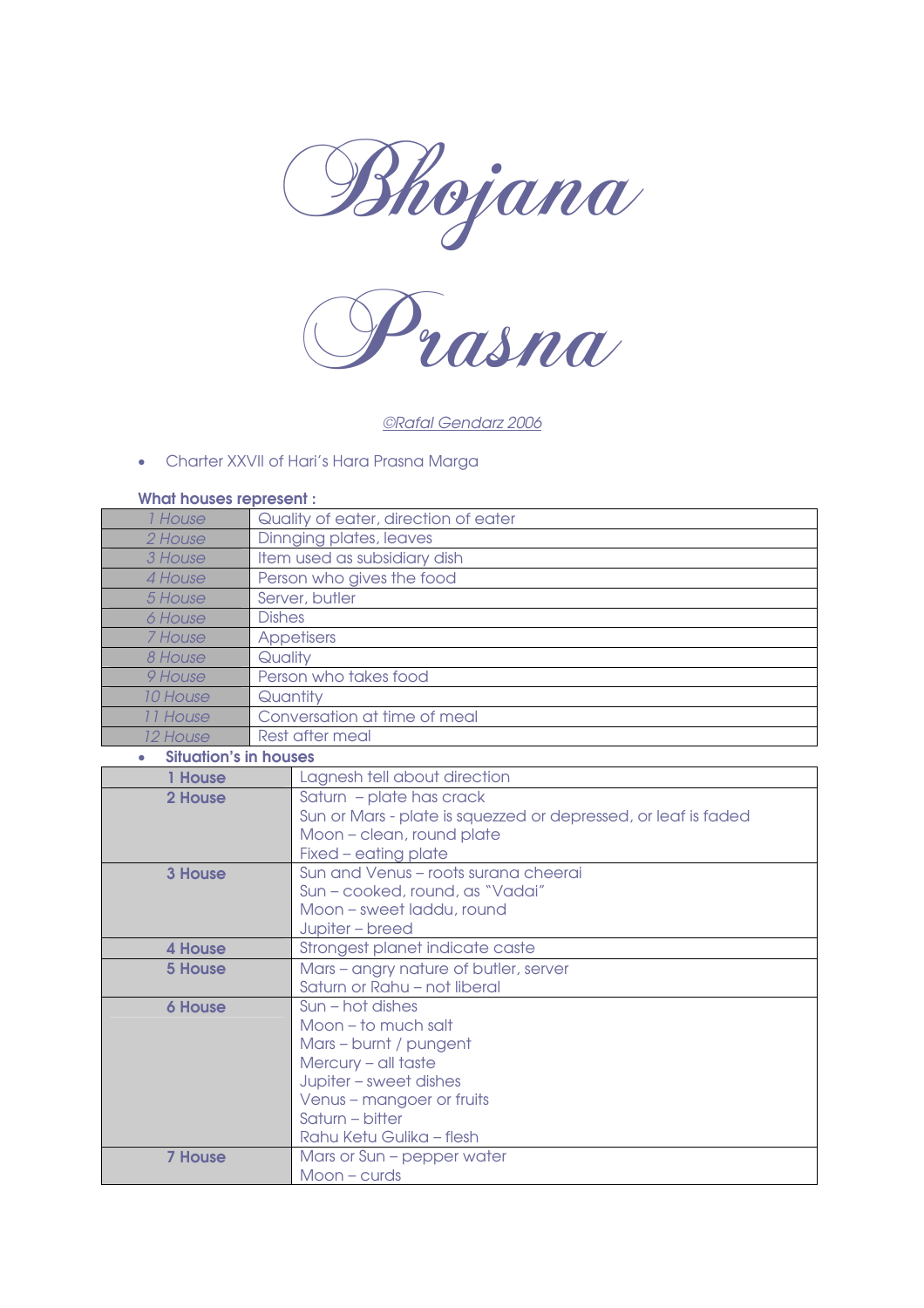|                 | Mercury, Venus - buttermilk                 |
|-----------------|---------------------------------------------|
|                 | Jupiter - milk                              |
|                 | Saturn - rice water / kanji                 |
|                 | Or:                                         |
|                 | Sun or Mars or Saturn - oily                |
|                 | Moon – rice water                           |
|                 | Jupiter - ghee                              |
|                 | Venus-butter                                |
| 8 House         | Sun - food is half-cooked                   |
|                 | Mars - burnt                                |
|                 | Rahu - gives poisonous odor                 |
|                 | Saturn - bad taste                          |
|                 | Gulika - vermin/human hari/cinder burnt     |
|                 | Benefics gives good-cooked food             |
| 9 House         | Number of grahas - how many associate       |
|                 | Gulika - men will be polutted               |
| <b>10 House</b> | Malefic - one is not satisfied              |
|                 | Opposite for benefic                        |
|                 | Urdvamukha sign - belly overloaded          |
| 11 House        | Sun - about rulers and politics             |
|                 | Moon – women                                |
|                 | Mars - brave people                         |
|                 | Mercury - learned                           |
|                 | Jupiter / Venus - God & Brahmins            |
|                 | Saturn - thieves & thugs                    |
|                 | Rahu - doctors                              |
|                 | Gulika - dead                               |
| <b>12 House</b> | Benefics - good sleep                       |
|                 | Opposite for malefics                       |
|                 | Mars - lie down on woolen blanket           |
|                 | Mercury - on skin of animals                |
|                 | Sun – made of grass                         |
|                 | Moon - wooden logs                          |
|                 | Jupiter/Venus - soft bed                    |
|                 | Avastha of lord tell about quality of "bed" |

#### • Other indication

| <b>Author/Graha</b> | <b>Krishneeya</b> | <b>Others</b> |
|---------------------|-------------------|---------------|
| Sun                 | Saltish & pungent | <b>Acidic</b> |
| Moon                | Soft & cold       | Saline        |
| <b>Mercury</b>      | Pungent           | Pungent       |
| Venus               | Sweet             | Sour          |
| <b>Mars</b>         | <b>Bitter</b>     | Hot           |
| <b>Jupiter</b>      | Pungent           | Sweet         |
| Saturn              | Sour & acidic     | <b>Bitter</b> |

- Lagna influenced by benefics makes food sufficient
- Odd Lagna makes food not soft
- Mars & Sun occupy watery sign in eight very dry food or causing heat, while Saturn & Rahu makes food very cold, Moon & Venus – cold & liquid, Mercury & Jupiter nonaquatic sign – food is with subsidiary dishes
- Food

| Graha          | Food                 |
|----------------|----------------------|
| Sun            | Stag                 |
| Moon           | Crab & fishes        |
| <b>Mercury</b> | $\sim$               |
| Venus          | Cows & she-buffaloes |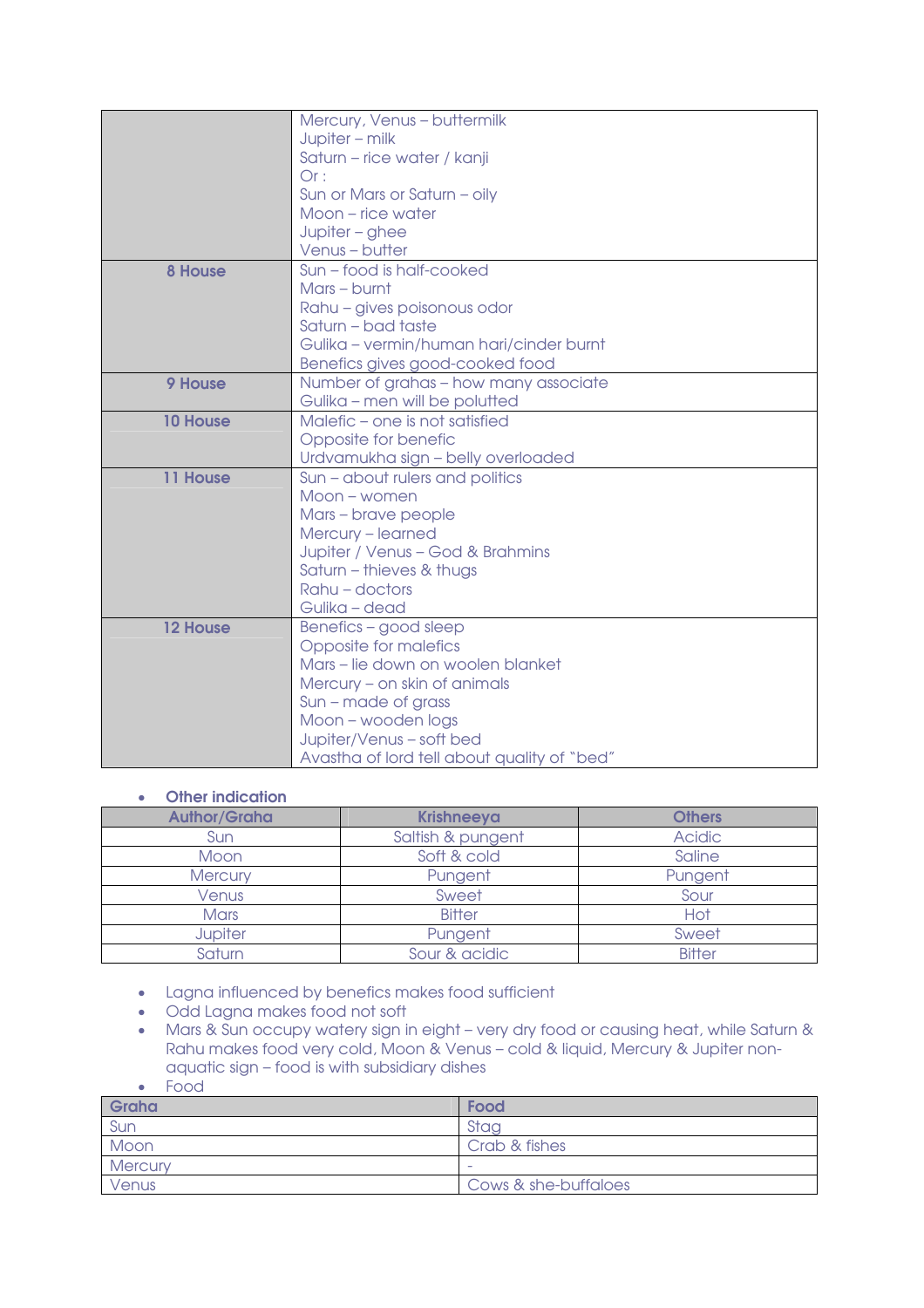| Mars    | Stag                  |
|---------|-----------------------|
| Jupiter | Elephants & horses    |
| Saturn  | Pigs & she-buffalloes |

- Watery signs and planets gives watery vegetables
- Village signs and plaents grown in rural places
- Forest signs and planets forest products
- Malefics liquid : rice water, barley water, cooked with grains appropiate to the planets

### • Benefics – food prepared with grains

| Graha's     | <b>Drink</b>                                   |
|-------------|------------------------------------------------|
| Sun         | Goat's milk                                    |
| Moon        | Rice water (aspects add to it, Jupiter - ghee, |
|             | $mercury$ - curries)                           |
| Mercury     |                                                |
| Venus       | Cow's milk                                     |
| <b>Mars</b> | Goat's milk                                    |
| Jupiter     |                                                |
| Saturn      | ٠                                              |

| <b>Grahas in seventh bhava</b> |                       |
|--------------------------------|-----------------------|
| Sun                            | Food of "Kastha Saka" |
| Moon                           |                       |
| <b>Mercury</b>                 | Liquid/green color    |
| Venus                          |                       |
| <b>Mars</b>                    | Prepared with flesh   |
| Jupiter                        |                       |
| Saturn                         | Dead small animals    |

| Graha's         | <b>Flesh</b>                          |
|-----------------|---------------------------------------|
| <b>Malefics</b> | Flesh of carnivour animals            |
| <b>Benefics</b> | Flesh of vegetarian animals           |
| <b>Mercury</b>  | Half that and half that               |
| Jupiter         | Vegetarian animals                    |
| Moon            | Animals which eats fishes and vermins |

## • Ninth house represent nimbor of co-dine, their caste & appearance

| Sign            | Food         |
|-----------------|--------------|
| Aries           | Goat's flesh |
| Taurus          | Cow's flesh  |
| Gemini          | Fish         |
| Cancer          | Raw fruits   |
| Leo             | Fish         |
| Virgo           | ۰            |
| Libra           | ٠            |
| Scorpio         | Raw fruits   |
| Saggitarius     | Fish         |
| Capricorn       | Raw fruits   |
| <b>Aquarius</b> | ۰            |
| <b>Pisces</b>   | Raw fruits   |

#### • Jupiter rules payasa with ghee

• Venus food with honey , milk, breed

| Arudha  | What means?                |
|---------|----------------------------|
| Movable | Many meals                 |
| Common  | <i><u><b>Iwice</b></u></i> |